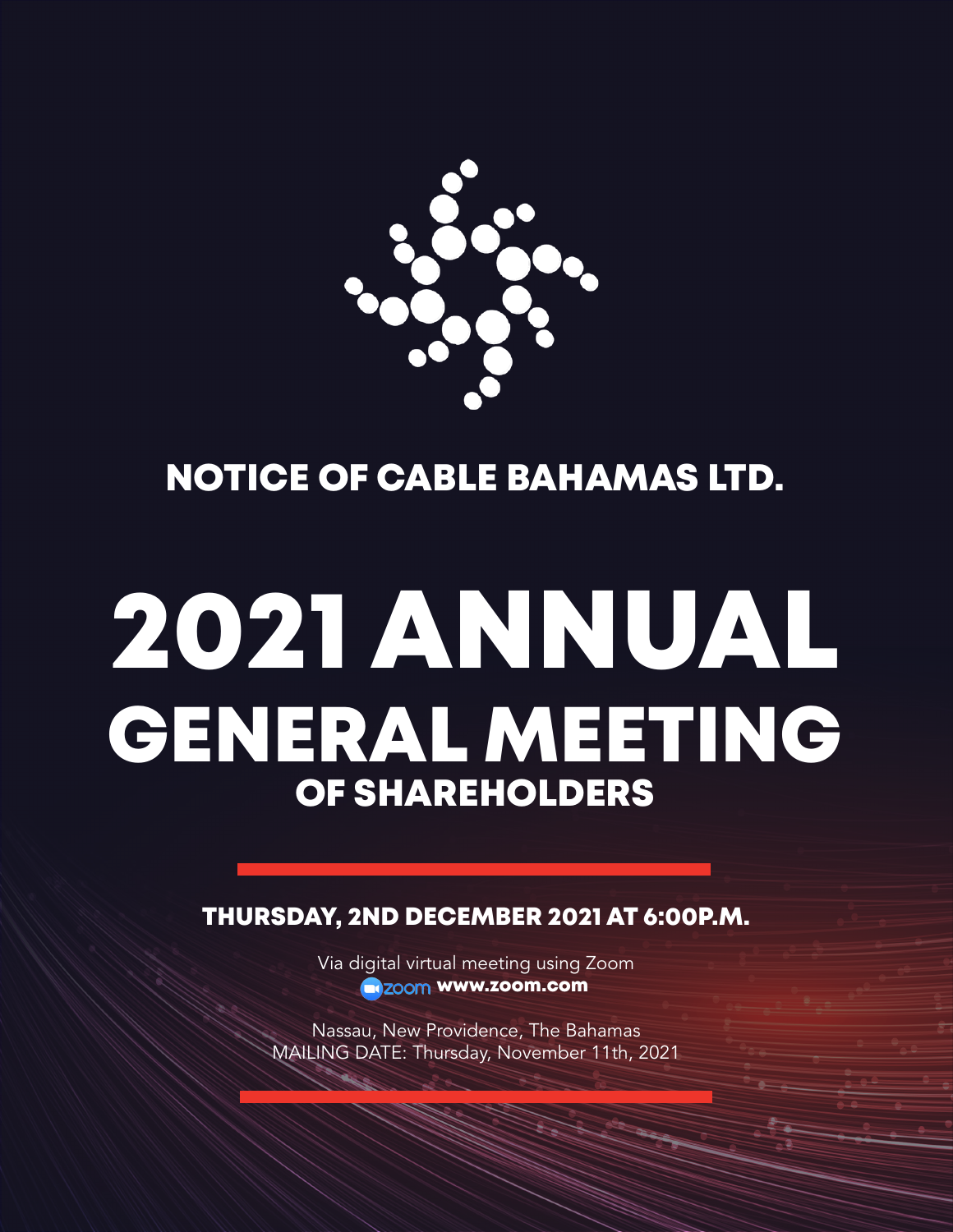

# MAILING CONTENTS OF

- **NOTICE OF ANNUAL GENERAL MEETING**
- • PROXY STATEMENT
- • PROXY FORM
- • MINUTES OF THE LAST ANNUAL GENERAL MEETING OF SHAREHOLDERS HELD ON December 9th, 2020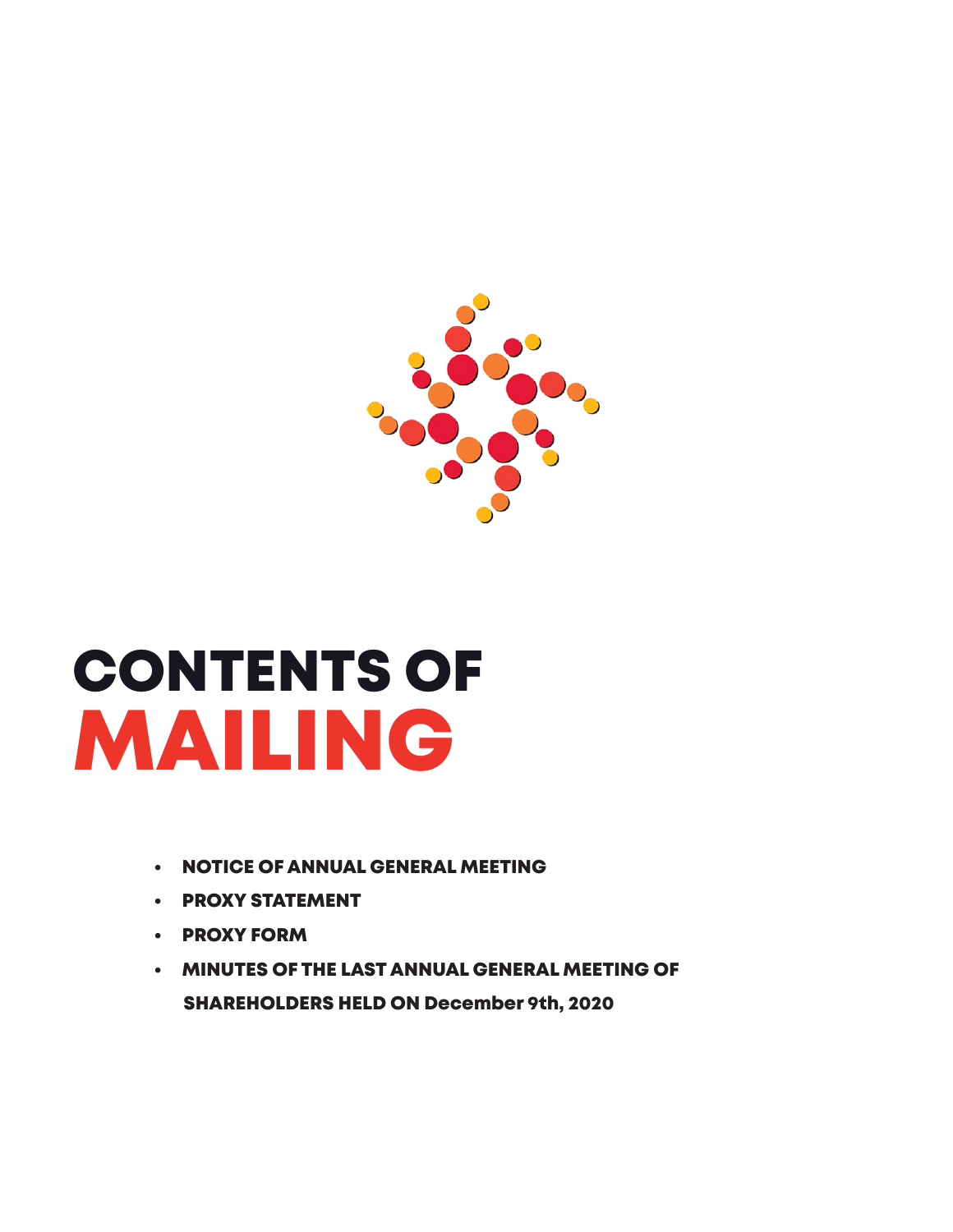# Notice of Annual General Meeting To Shareholders and Agenda

TIME & DATE: Thursday, 2nd December 2021 @ 6:00 p.m.

**PLACE:** By digital (virtual) media using Zoom.

Zoom Link: https://us06web.zoom.us/j/88237566105?pwd=V0FGQzE0YmR2VUNMR3I0NEJ5S3BFUT09 Meeting ID: 882 3756 6105 Passcode: 071294

Join Via Toll Free Numbers: +1 346 248 7799 US (Houston) +1 669 900 6833 US (San Jose) +1 929 205 6099 US (New York) +1 253 215 8782 US (Tacoma) +1 301 715 8592 US (Washington DC) +1 312 626 6799 US (Chicago)

# ITEMS OF BUSINESS:

- (1) To announce the results of the examination of proxies, declare a quorum present and proceed to business;
- (2) To approve the Minutes of the last Annual General Meeting held on 9th December 2020
- (3) To receive and consider the Chairman's report;
- (4) To receive and approve the audited financial statements and the report of the auditors;
- (5) To elect directors for the ensuing year and fix their remuneration;
- (6) To consider and approve a standard resolution ratifying and confirming all acts, transactions and proceedings of the Directors, Officers and Employees of the Company for the twelve-month period to 30th June 2021;
- (8) To approve the appointment of the auditors of the Company, and authorise the Directors to fix their remuneration;
- (9) To transact such other business as may properly come before the Meeting and any adjournment thereof.

# RECORD DATE

Holders of Ordinary Shares of record at the close of business on 4th November 2021 are entitled to vote at the meeting.

# FINANCIAL STATEMENTS

The Company's twelve month audited financial statements are included in the Company's 2021 Annual Report. The Annual Report is available at our website: www.rev.bs.

# PROXY VOTING:

It is important that your shares be represented and voted at the Meeting. You can vote your shares by appearing in person or by completing and returning the proxy form enclosed. You can revoke a proxy at any time prior to its exercise at the Meeting by following the instructions in the accompanying proxy statement.

By order of the Board of Directors:

Ross McDonald , Chairman 10th November 2021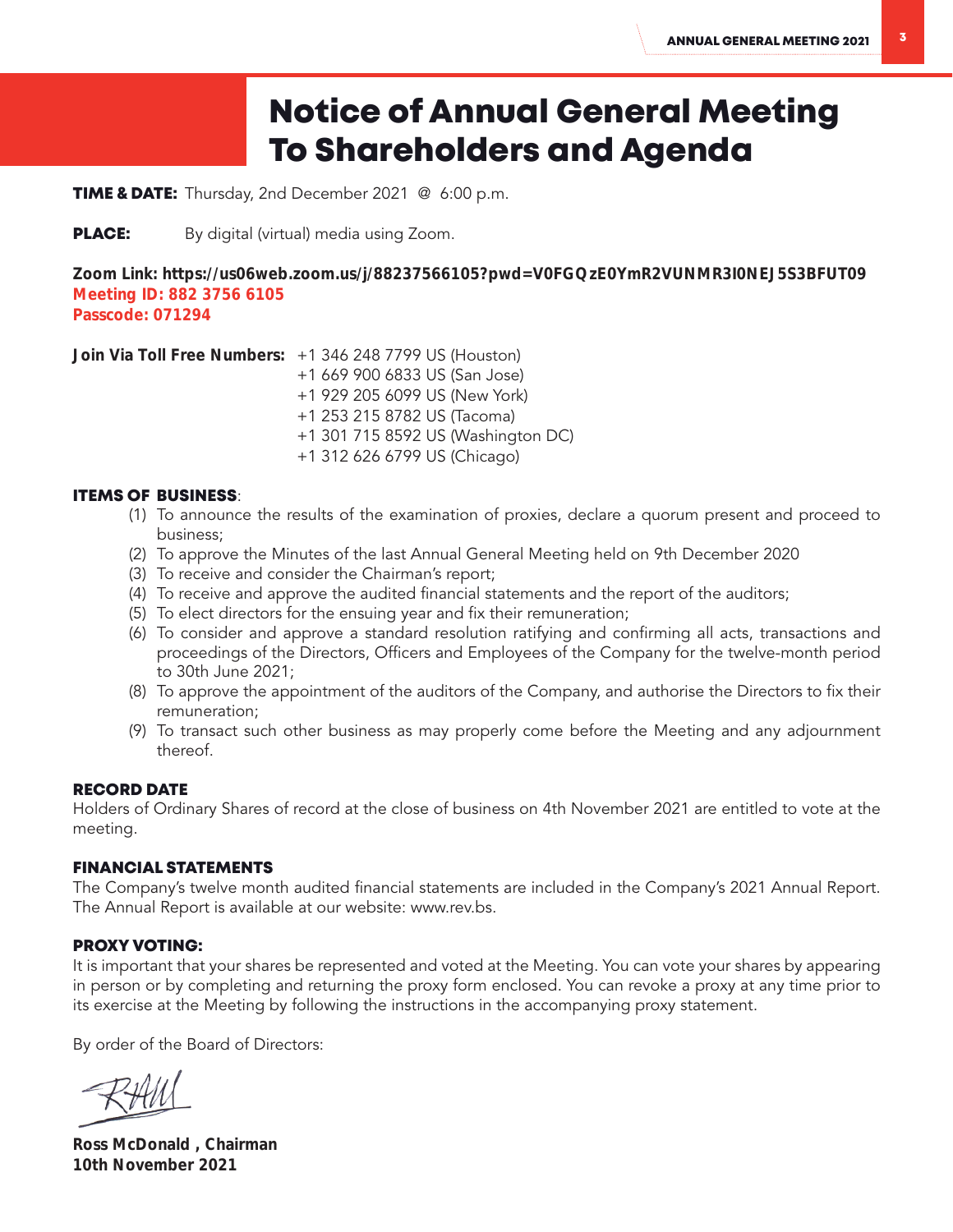

We are providing these proxy materials in connection with the solicitation, by the Board of Directors of Cable Bahamas Ltd., of proxies to be voted at the Company's 2021 Annual General Meeting of Shareholders to be held on Thursday, 2nd December 2021 and at any meeting following adjournment thereof.

Shareholders are advised that no shareholder proposal has been filed. Further, no action is proposed by the Board of Directors, which would create the possibility of a "dissenting shareholder" under Section 159 of The Companies Act, 1992. The Board of Directors is also not aware of any solicitation of proxies by a person or group adverse to present management of this Company.

You are cordially invited to attend the Annual General Meeting on Thursday, 2nd December 2021 beginning at 6 p.m. via digital virtual media using the Lumi platform.

This financial year of Cable Bahamas Ltd. began on 1st July 2020 and ended 30th June 2021. References in this proxy statement to the year 2020-2021 or financial year refer to the period mentioned above.

We are mailing and or making this Proxy Statement, accompanying Forms of Proxy, Annual Report and voting instructions available on 11th November 2021 to holders of record of the Company's ordinary shares as at the close of business on 4th November 2021.

#### PROXIES AND VOTING PROCEDURES

The Board of Directors and the management of the Company do not contemplate the solicitation of proxies otherwise than by electronic and general mail. The total amount estimated to be spent in connection with this solicitation of proxies is not expected to exceed \$10,000.

#### Proxy Submission

A shareholder has the right to appoint a person or company (who need not be a shareholder), other than the persons designated by the Directors as proxyholders in the accompanying form of proxy, to represent the shareholder at the meeting by striking out the names of the persons so designated and inserting the name of the chosen proxyholder in the blank space provided for that purpose in the form of proxy, or by completing and signing another proper form of proxy. A proxy must be in writing and must be executed by the shareholder or by an attorney authorized in writing. The proxy must arrive by mail or be delivered by hand to the offices of Bahamas Central Securities Depositary Limited, 2nd Floor Fort Nassau Centre, British Colonial Hilton Suite # 202, P. O. Box N-9307, Nassau, Bahamas no later than 4:00 p.m. on 2nd December 2021.

#### Revocation of Proxy

A shareholder who executes and returns the accompanying form of proxy may revoke it by an instrument in writing executed by such shareholder or attorney authorized in writing and deposited at the offices of Bahamas Central Securities Depositary Limited, 2nd Floor Fort Nassau Centre, British Colonial Hilton Suite # 202, P. O. Box N-9307, Nassau, Bahamas at any time up to and including the last business day preceding the day of the Meeting, or with the Chairman of the Meeting on the day of the Meeting prior to the commencement thereof or in any other manner permitted by law.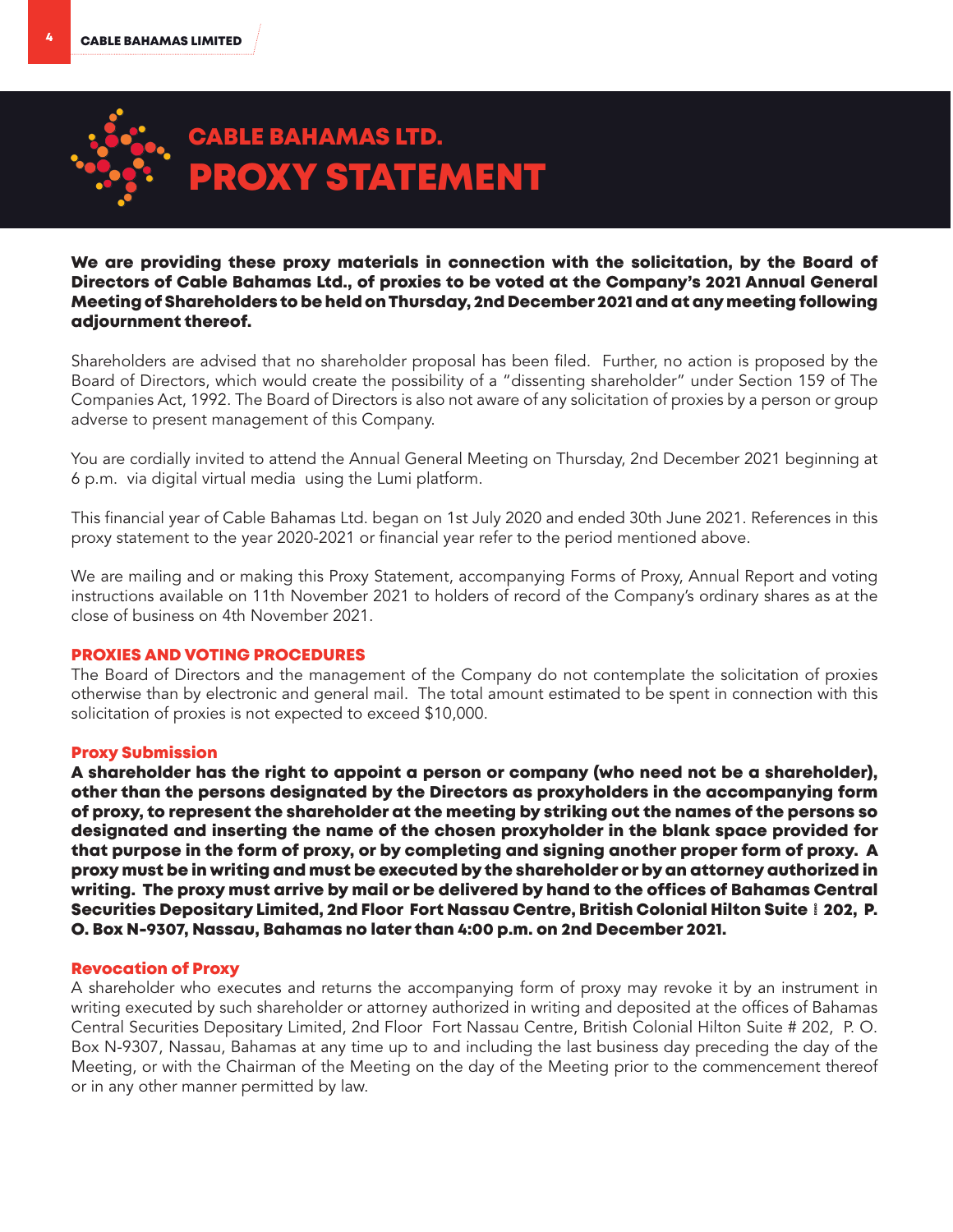# Voting by Proxy

All shares entitled to vote and represented by properly completed proxies received prior to the meeting and not revoked will be voted at the meeting as specified by the shareholder. If you do not indicate how your shares should be voted on a matter included in the proxy form, the shares represented by your properly completed proxy will be voted in the affirmative for each proposal. Where this proxy confers discretionary authority as to any matters that may properly come before the meeting or any adjournments thereof, the shares represented by this proxy will be voted as the Board of Directors recommends.

If any other matters are properly presented at the annual meeting for consideration including, among other things, consideration of a motion to adjourn the meeting to another time or place, the persons named as proxies and acting thereunder will have discretion to vote on those matters according to their best judgment to the same extent as the person delivering the proxy would be entitled to vote. At the date this proxy statement went to press, we did not anticipate that any other matters would be raised at the meeting.

# SHAREHOLDERS ENTITLED TO VOTE AND VOTING SECURITIES

Shareholders at the close of business on the record date are entitled to notice of and to vote at the Annual General Meeting.

On 4th November 2021, there were 43,887,035 ordinary shares with no par value outstanding. Each shareholder is entitled to one vote on each matter properly brought before the meeting.

At the close of business on 4th November 2021, the following shareholder beneficially owned more than 10% of the Company's issued ordinary shares.

| <b>Shareholder</b>       | <b>Number of Issued</b><br><b>Ordinary Shares</b> | <b>Percentage</b><br><b>Ownership</b> |
|--------------------------|---------------------------------------------------|---------------------------------------|
| National Insurance Board | 9.482.759                                         | 21.6%                                 |

#### QUORUM AND REQUIRED VOTE

The presence, in person or by proxy, of members holding or representing one-fifth (1/5) or 8,777,407 shares of the subscribed and issued shares of the Company is necessary to constitute a quorum at the Meeting.

# RESOLUTIONS OF THE MEETING & EXPLANATORY NOTES

#### 1. Approval of Minutes

The Minutes of the last Annual General Meeting of the shareholders held on 9th December 2020, by digital (virtual) media using the Lumi platform is included in the Notice of Meeting and proxy materials. The Minutes may also be read at this meeting unless waived by the shareholders at the Meeting. The purpose of this resolution is to allow shareholders the opportunity to scrutinize the Minutes and notify the Company should their recollection of the Meeting be different to that which is recorded.

# 2. Receive and Consider the Chairman's Report and Financial Statements

#### 3. Election of Directors for the Ensuing Year and to Fix their Remuneration;

Article 75 provides that the Board of Directors of the Company shall consist of a minimum of five (5) and a maximum of eight (8) persons, the majority of whom: (i) shall be independent of any instrumentality of the Government of The Bahamas and/or (ii) cannot be an employee or officer of the Company or any of its affiliates.

Subject to the Articles of the Company and applicable law, directors can be appointed by the Board of Directors between Annual Meetings. Each director shall hold office until he or she ceases to be a director by operation of law or the Articles of Association of the Company or until his or her resignation becomes effective.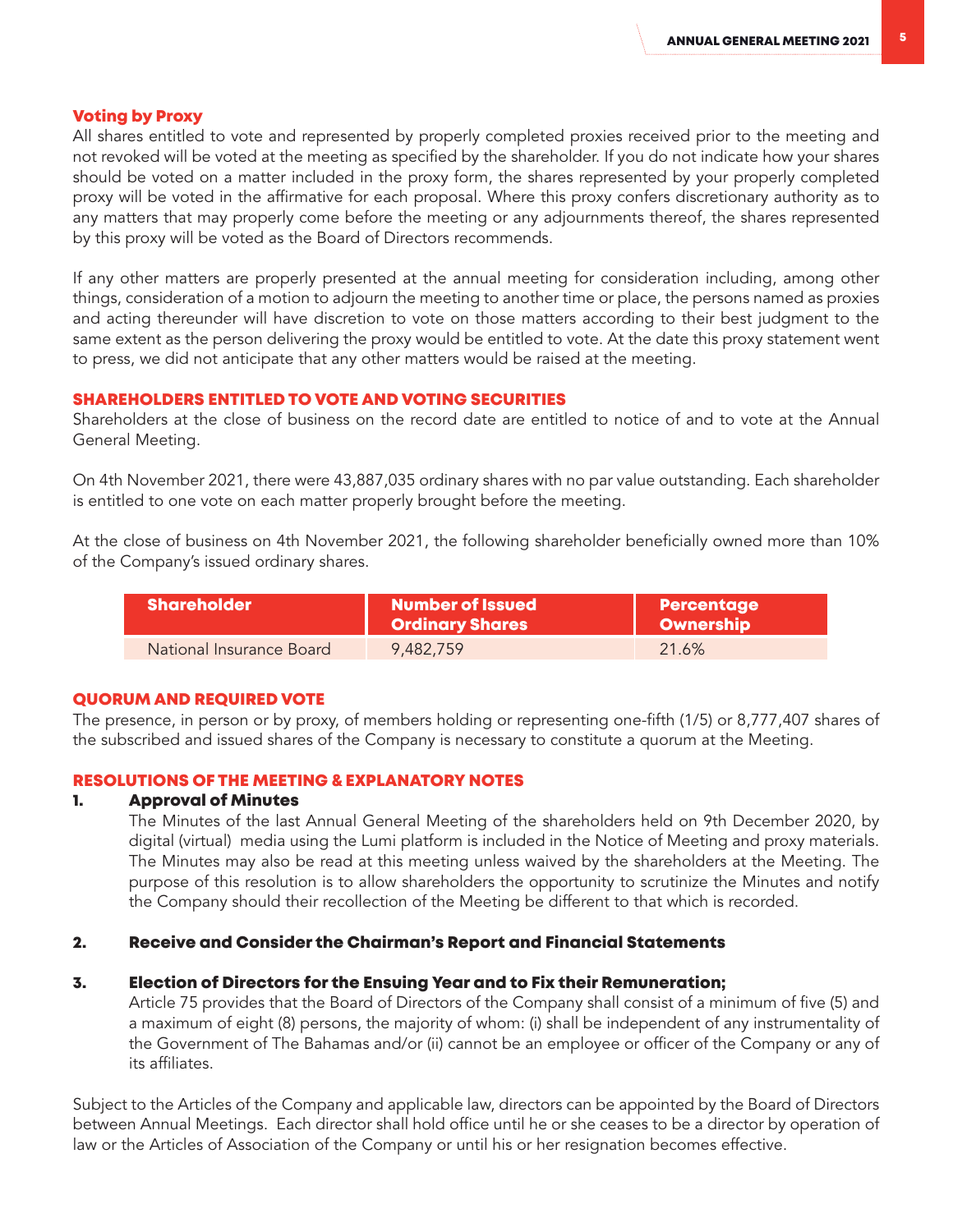Article 77 (1) provides for all Directors to be appointed for a one-year term and to be reelected if eligible.

Article 80 provides that no person other than a director whose term has expired at the Annual Meeting, shall, unless recommended to the directors for election, be eligible for the office of the director at any general meeting unless not less than three nor more than fourteen clear days (save where special notice has been given of intention to appoint that person as a director in place of a director intended to be removed from office) before the day appointed for the Meeting there shall have been given to the Secretary in writing by some member, duly qualified to be present and vote at the meeting for which such notice is given, of his intention to propose such person for election, and also notice in writing signed by the person to be proposed of his willingness to be elected. This Article 80 is subject to the requirement that at all times at least four members of the Board of Directors must be independent of any instrumentality of the Government of the Commonwealth of the Bahamas or of the Company or any of its affiliates.

The persons designated as proxy holders in the accompanying form of proxy will vote ordinary shares represented by such form of proxy, properly executed, for the election of the nominees whose names are set forth herein, unless specifically directed to withhold a vote. If it becomes known at the Meeting that a nominee is for any reason unavailable to serve (which the directors have no reason to believe to be the case), the persons designated as proxyholders in the accompanying form of proxy shall have the right to exercise their discretion by voting for another qualified nominee.

All present Directors will resign effective the end of this Meeting however, they are eligible to be reelected as a Director for a period of one year or until the next Annual General Meeting.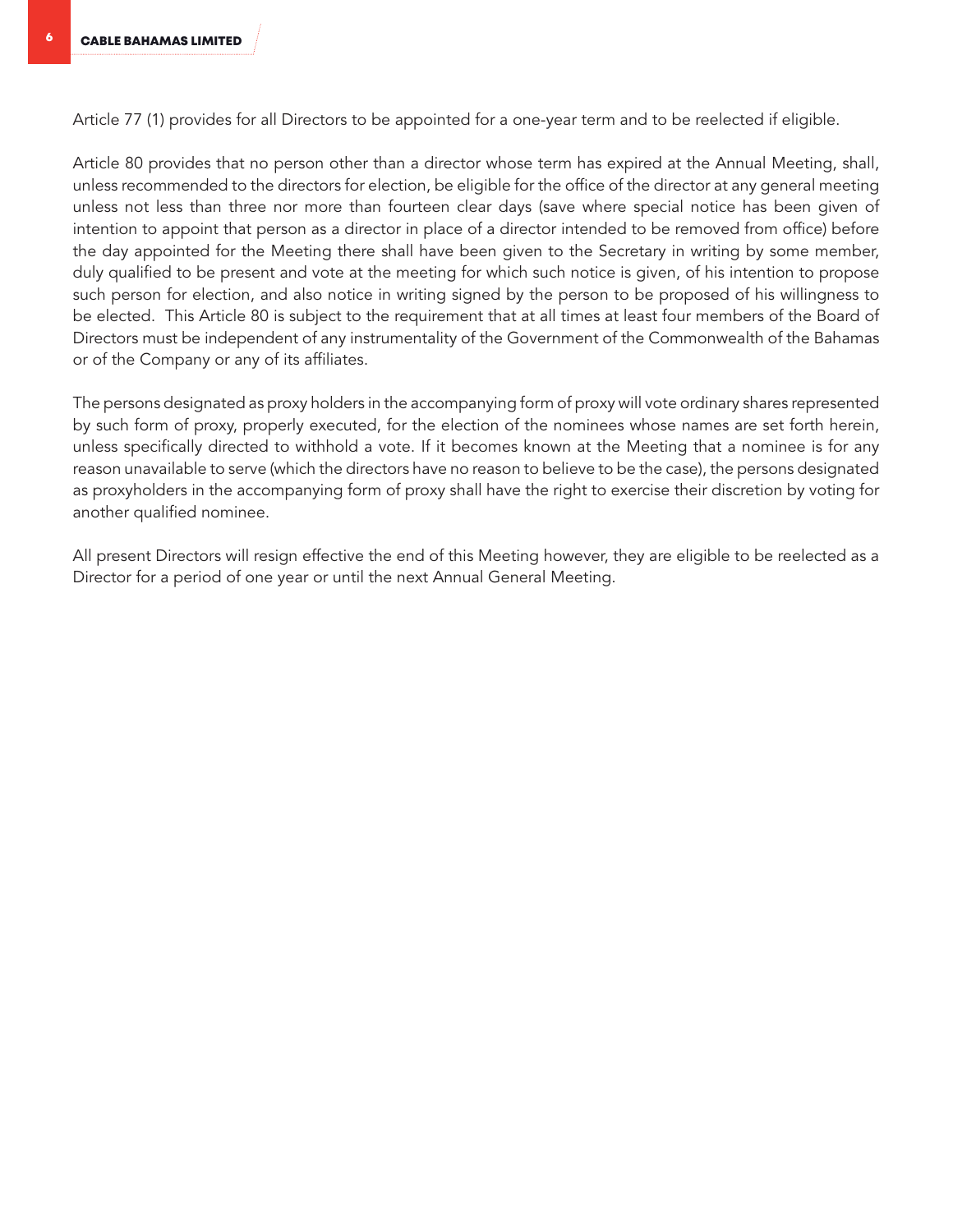# Elections

The following table sets forth the names of all persons proposed to be nominated for election as Directors.

| <b>Name, Position or</b><br><b>Officer</b>                                                                                        | <b>Principal Occupation</b>                                               | <b>Principal place</b><br>of Occupation<br>within<br><b>Preceding 5</b><br><b>Years</b> | <b>Position</b><br>with<br><b>Significant</b><br><b>Affiliate</b> | <b>Tenure</b> | <b>Number of</b><br>ordinary<br><b>shares</b> |
|-----------------------------------------------------------------------------------------------------------------------------------|---------------------------------------------------------------------------|-----------------------------------------------------------------------------------------|-------------------------------------------------------------------|---------------|-----------------------------------------------|
| <b>Ms. Michele</b><br>Merrell,<br><b>Chairperson of</b><br>the Nominating<br>& Corporate<br><b>Governance</b><br><b>Committee</b> | Vice President of Global<br>Marketing<br>& Communications                 | Florida                                                                                 | Director,<br>Be Aliv Ltd.                                         | 2020-2021     | Nil                                           |
| <b>Mr. Ranford</b><br><b>Patterson</b>                                                                                            | Reverend /Pastor                                                          | Cousin McPhee<br>Cathedral,<br>Nassau, Bahamas                                          | Nil                                                               | 2020-2021     | Nil                                           |
| Mr. Gary Kain,<br><b>Chairperson of the</b><br><b>Audit Committee</b>                                                             | Businessman                                                               | Canada                                                                                  | Director,<br>Be Aliv Ltd.                                         | 2020-2021     | Nil                                           |
| Mr. Franklyn A.<br><b>Butler II, Executive</b><br><b>Vice Chairman</b>                                                            | <b>Executive Vice Chairman</b><br>& President & CEO Cable<br>Bahamas Ltd. | Milo B. Butler &<br>Sons Co. Ltd.,<br>Nassau, Bahamas                                   | Chairman, Be<br>Aliv Ltd.                                         | 2020-2021     | 3,292,709                                     |
| Mr. Ross McDonald,<br>Chairman,<br><b>Chairperson of the</b><br><b>HR&amp;</b><br><b>Compensation</b><br><b>Committee</b>         | <b>Retired Banker</b>                                                     | Nassau, Bahamas                                                                         | Director,<br>Be Aliv Ltd.                                         | 2020-2021     | 14,703                                        |
| Mr. Michael J.<br>Maura Jr.                                                                                                       | <b>Chief Executive Officer</b><br>Nassau Cruise Port Ltd.                 | <b>ADP</b> Limited                                                                      | Nil                                                               | 2020-2021     | Nil                                           |
| <b>Ms. Marylee</b><br><b>Braynen-</b><br><b>Symonette</b>                                                                         | <b>Counsel &amp; Attorney</b>                                             | Braynen,<br>Symonette & Co.<br>Nassau, Bahamas                                          | Nil                                                               | 2020-2021     | Nil                                           |

# Existing Directors Eligible for Reelection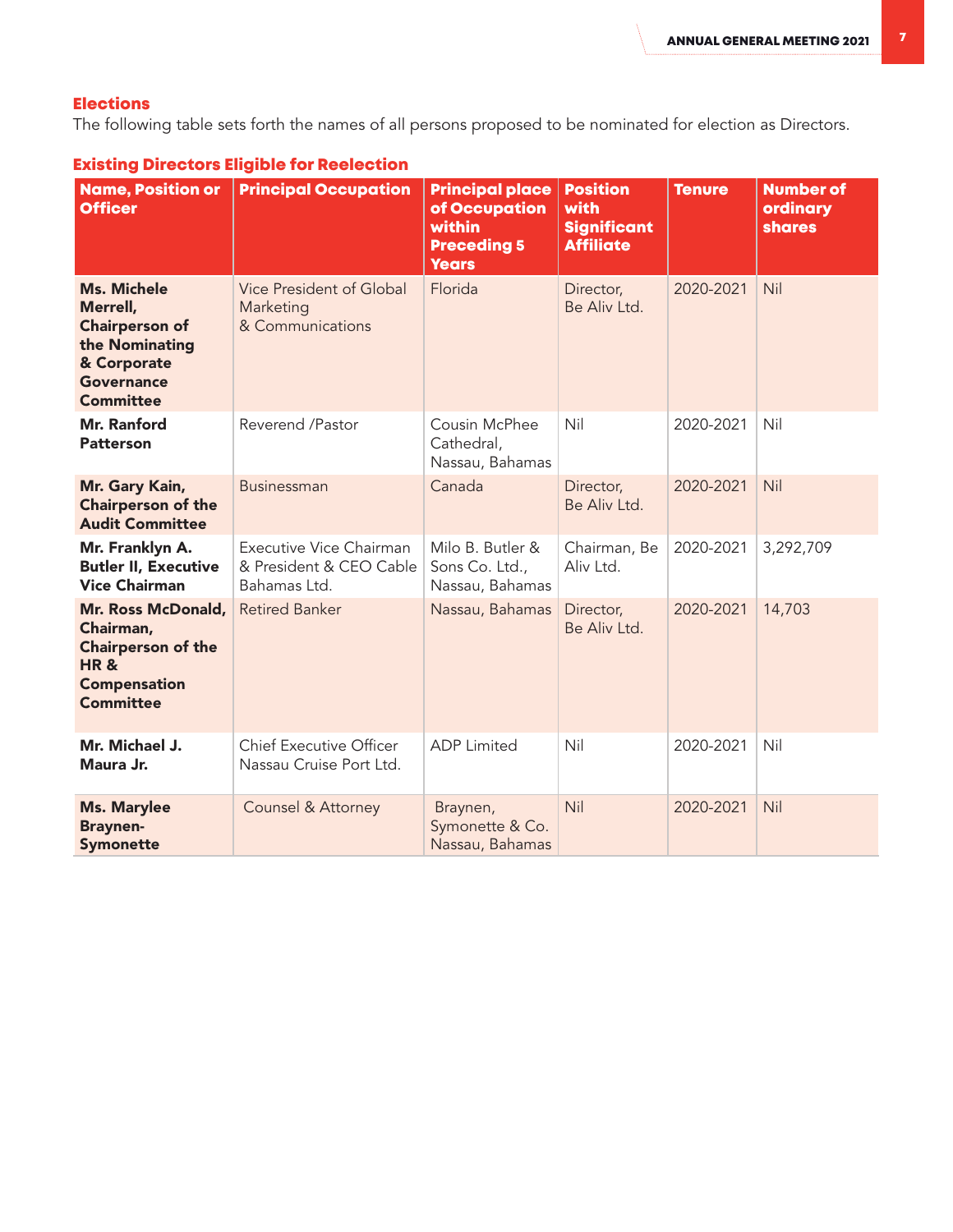#### Proposed Directors for Election

In accordance with the Memorandum and Articles of Association (as amended) the following Directors are offered by the Company for appointment to the Board for a period of one year or until the next Annual General Meeting:

| <b>Name, Position or</b><br><b>Officer</b>                                                                                        | <b>Principal Occupation</b>                                        | <b>Principal place</b><br>of Occupation<br>within<br><b>Preceding 5</b><br><b>Years</b> | <b>Position</b><br>with<br><b>Significant</b><br><b>Affiliate</b> | <b>Tenure</b> | <b>Number of</b><br>ordinary<br><b>shares</b> |
|-----------------------------------------------------------------------------------------------------------------------------------|--------------------------------------------------------------------|-----------------------------------------------------------------------------------------|-------------------------------------------------------------------|---------------|-----------------------------------------------|
| <b>Ms. Michele</b><br>Merrell,<br><b>Chairperson of</b><br>the Nominating<br>& Corporate<br><b>Governance</b><br><b>Committee</b> | Vice President of Global<br>Marketing<br>& Communications          | Florida                                                                                 | Director,<br>Be Aliv Ltd.                                         | 2021-2022     | Nil                                           |
| <b>Mr. Ranford</b><br><b>Patterson</b>                                                                                            | Reverend /Pastor                                                   | Cousin McPhee<br>Cathedral,<br>Nassau, Bahamas                                          | Nil                                                               | 2021-2022     | Nil                                           |
| Mr. Gary Kain,<br><b>Chairperson of the</b><br><b>Audit Committee</b>                                                             | <b>Businessman</b>                                                 | Canada                                                                                  | Director,<br>Be Aliv I td.                                        | 2021-2022     | Nil                                           |
| Mr. Franklyn A.<br><b>Butler II, Executive</b><br><b>Vice Chairman</b>                                                            | Executive Vice Chairman<br>& President & CEO Cable<br>Bahamas Ltd. | Milo B. Butler &<br>Sons Co. Ltd.,<br>Nassau, Bahamas                                   | Chairman, Be<br>Aliv Ltd.                                         | 2021-2022     | 3,292,709                                     |
| Mr. Ross McDonald,<br>Chairman,<br><b>Chairperson of the</b><br><b>HR&amp;</b><br><b>Compensation</b><br><b>Committee</b>         | <b>Retired Banker</b>                                              | Nassau, Bahamas                                                                         | Director,<br>Be Aliv Ltd.                                         | 2021-2022     | 14,703                                        |
| Mr. Michael J.<br>Maura Jr.                                                                                                       | <b>Chief Executive Officer</b><br>Nassau Cruise Port Ltd.          | <b>ADP</b> Limited                                                                      | Nil                                                               | 2021-2022     | Nil                                           |
| <b>Ms. Marylee</b><br><b>Braynen-</b><br><b>Symonette</b>                                                                         | <b>Counsel &amp; Attorney</b>                                      | Braynen,<br>Symonette & Co.<br>Nassau, Bahamas                                          | Nil                                                               | 2021-2022     | Nil                                           |

#### Remuneration

Effective Q04 2019 - 2020 and pursuant to the sale of Summit Vista Inc., the Chairman receives \$60,000 and the Vice Chairman \$45,000 per annum. A director that chairs a committee receives \$30,000 per annum except for the Chairman of the Audit & Risk Committee who receives \$35,000 per annum and all other board members receive \$25,000 per annum. There are no fees with respect to any directors or committee meetings.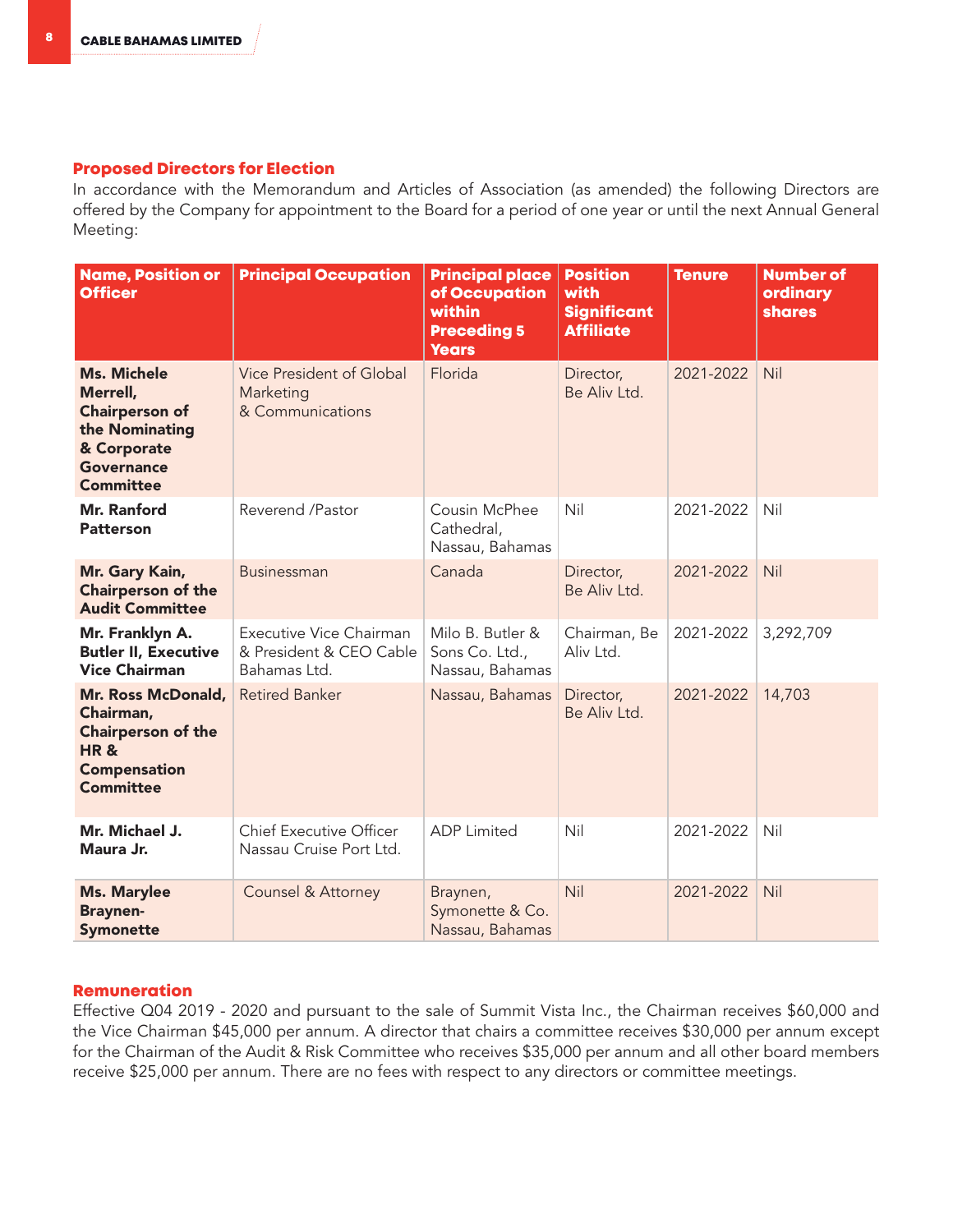#### 4. Dividends

During the financial year 2020-2021, the Company did not declare dividends to its Ordinary Shareholders.

#### 5. Ratification of Acts, Proceedings and Transactions of Directors and Officers

Directors and officers of the Company owe a duty to the Company to act honestly and in good faith with a view to the best interests of the Company. By voting in favour of the following resolution, you will be (a) approving and adopting all of the acts of the directors and officers of the Company in respect of the past fiscal year of the Company and (b) agreeing to the Company indemnifying and defending the directors and officers against any claims, actions and proceedings that may be brought against them as a result of any act performed or omitted to be done by any of them, acting in their respective capacities as directors and officers of the Company, except in the case of any bad faith, intentional misconduct or other cause for which indemnity is precluded by applicable law, as may be determined by a court.

"RESOLVED that the Company does ratify, approve, sanction and confirm all acts, transactions and proceedings of the directors and officers of the Company from the previous fiscal year end 30th June 2020 to the last fiscal year end 30th June 2021 and further, that the Company does fully and effectively indemnify and save harmless all directors and officers of the Company, otherwise than in respect of bad faith, intentional misconduct or other cause for which indemnity is precluded by applicable law, as may be determined by a court and that the directors notwithstanding the personal interest of all of them, be authorized to execute on behalf of the Company an indemnity or indemnities in favour of such directors and officers as and when necessary and that in the event of any claim or necessity to defend proceedings against the directors or officers or any of them such defence is to be undertaken by the Company".

#### 6. Appointment of Auditors

At the meeting, the ordinary shareholders will be called upon to reappoint PricewaterhouseCoopers as the auditors of the Company to serve until the close of the next Annual General Meeting of the Company. To be effective, the resolution re-appointing PricewaterhouseCoopers as the auditors of the Company must be approved by the majority of the votes cast by the holders of ordinary shares present in person, or represented by proxy, at the Meeting. The Audit and Finance Committee and the management of the Company recommend that the ordinary shareholders vote for the reappointment of PricewaterhouseCoopers who have acted as the auditors of the Company since the prior year. Arrangements have been made for one or more representatives of PricewaterhouseCoopers to attend the Meeting.

#### 7. Executive Compensation

The members of executive management inclusive of the Directors of the Company received aggregate compensation, including salary, performance bonuses, stock options and post-employment benefits amounting to 3,800,462 in the financial year 2020-2021.

| <b>Compensation</b> | <b>Aggregate amounts</b><br><b>Director &amp; Senior</b><br><b>Officers Twelve</b><br><b>Month Period</b> | Aggregate amounts<br><b>Directors &amp; Senior</b><br><b>Officers 2019-2020</b> | <b>Aggregate amounts</b><br><b>Directors &amp; Senior</b><br><b>Officers as at</b><br>November 3rd 2021 |
|---------------------|-----------------------------------------------------------------------------------------------------------|---------------------------------------------------------------------------------|---------------------------------------------------------------------------------------------------------|
| Cash                | 3,241,875                                                                                                 | 3,299,233                                                                       | 1,107,641                                                                                               |
| <b>Non-cash</b>     | 558,587                                                                                                   | 585,583                                                                         | 190,851                                                                                                 |

#### (i) Current & Past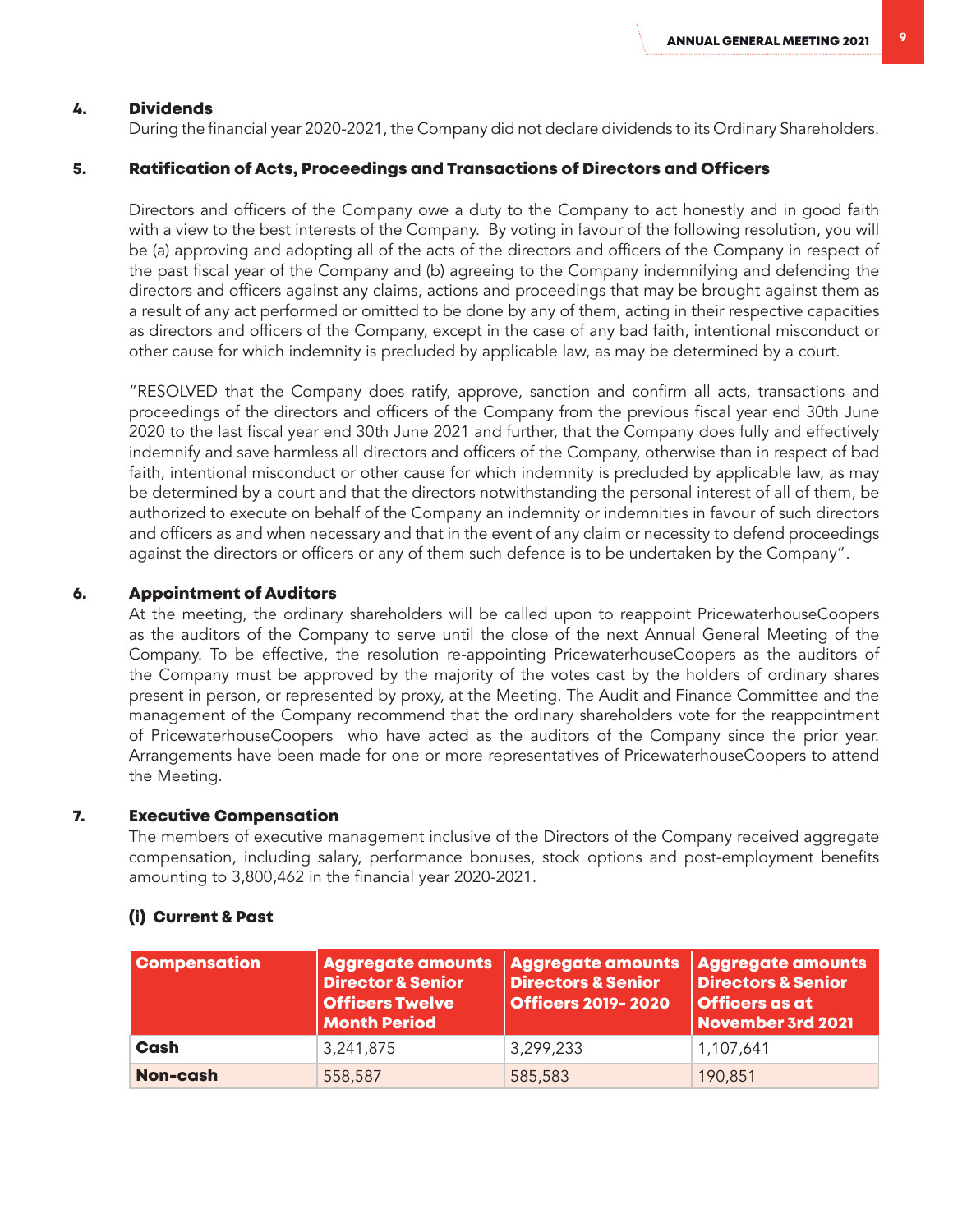#### Report on Executive Compensation

The Management Development & Compensation Committee of the Board of Directors has primary responsibility for the appointment, evaluation, and remuneration of key executives, and the design of the Company's compensation plans. The Board of Directors approves all matters related to compensation of the executive officers.

#### Indebtedness of Management

As at the end of the fiscal year and up to 4th November 2021 the record date, there was no indebtedness outstanding from any of the Directors or executive management.

# CORPORATE GOVERNANCE

#### Duties of the Board

The Board of Directors of the Company has the obligation to oversee the conduct of the business of the Company and to supervise senior management who are responsible for the day-to-day operations of the business. The Board of Directors deals with all matters that materially impact the Company.

#### Committees of the Board of Directors

The Board of Directors has delegated certain of its responsibilities to committees of the board. Such committees are generally responsible for reviewing matters specified in their mandates and making recommendations to the board, which retains ultimate decision-making authority. The Board of Directors has constituted the following committees:

- o HR & Compensation Committee
- o Audit & Risk Committee
- o Nominating & Corporate Governance Committee

**HR & Compensation Committee** The HR & Compensation Committee of the Board of Directors has primary responsibility for providing direction to the human resources functions within the Company and the appointment, evaluation, and remuneration of key executives as well as the design of the Company's compensation plans. The Committee is directly involved with and where necessary the approval of key human resources initiatives inclusive of approval of the compensation of the executive officers. The Management Development & Compensation Committee is chaired by Chairman Ross McDonald.

**Audit & Risk Committee** The Audit & Risk Committee is comprised of Directors who are neither officers nor employees of the Company or any of its subsidiaries. The Audit Committee is responsible for the oversight of the financial reporting and internal controls of the Company, which includes the review and evaluation of the appropriate accounting principles and practices to be observed in the preparation of the accounts of the Company and its subsidiaries inclusive of tax planning initiatives and tax compliance. The Audit Committee is responsible for the initial review of the Company's annual audited consolidated financial statements prior to consideration thereof by the Board of Directors and direct oversight of the internal audit function. It approves the internal and external audit activities proposed each year to be conducted by the appointed independent auditors. The Committee also recommends the appointment and approves the terms of engagement of the independent auditors. The Audit Committee is chaired by Director Gary Kain.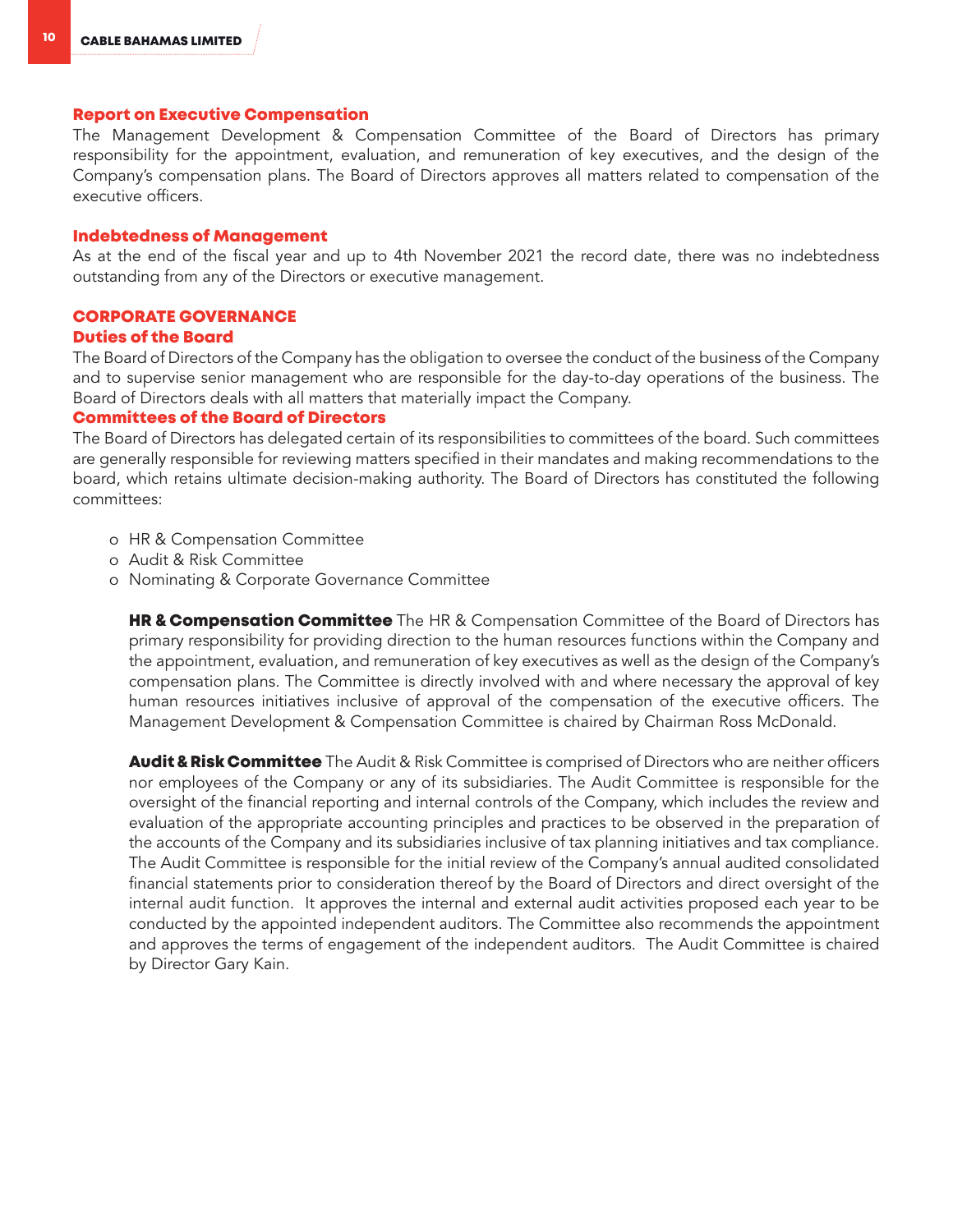**Nominating & Corporate Governance Committee** The Nominating & Corporate Governance Committee is responsible for the development, documentation and continuous adherence to the Company's governance policies and procedures. Directors are required to disclose in writing any conflicts of interest with the Company under the Companies (Amendment) Act 2019 and in accordance with the Securities Industry (Corporate Governance) Rules 2019. The Corporate Governance Committee is chaired by Director Michele Merrell.

The Company's Corporate Governance Guidelines are available on its website at www.rev.bs

#### SHAREHOLDER FEEDBACK AND COMMUNICATION

The Company's communications policy is reviewed by the Board of Directors of the Company periodically and provides that communications with all constituents will be made in a timely, accurate and effective manner. The Company communicates regularly with its shareholders through press releases, and quarterly and annual reports. At the Company's shareholders' meetings, a full opportunity is afforded to permit shareholders to ask questions concerning the Company's activities. Investor and shareholder concerns are addressed on an ongoing basis through the office of the Corporate Secretary. Information about the Company is also available on the Company's website at www.rev.bs. The home page is updated regularly and permits access to quarterly reports, annual financial reports, press releases, product overviews, corporate reports, and other information.

#### DIRECTORS' APPROVAL AND CERTIFICATE

The contents and the sending of this Proxy Statement and Proxy Form have been approved by the Board of Directors of the Company. The foregoing contains no untrue statement of a material fact and does not omit to state a material fact that is required to be stated or that is necessary to make a statement not misleading in light of the circumstances in which it was made.

# Dated at the City of Nassau, New Providence Island, in the Commonwealth of The Bahamas, this 11th day of November 2021.

Ross McDonald, Chairman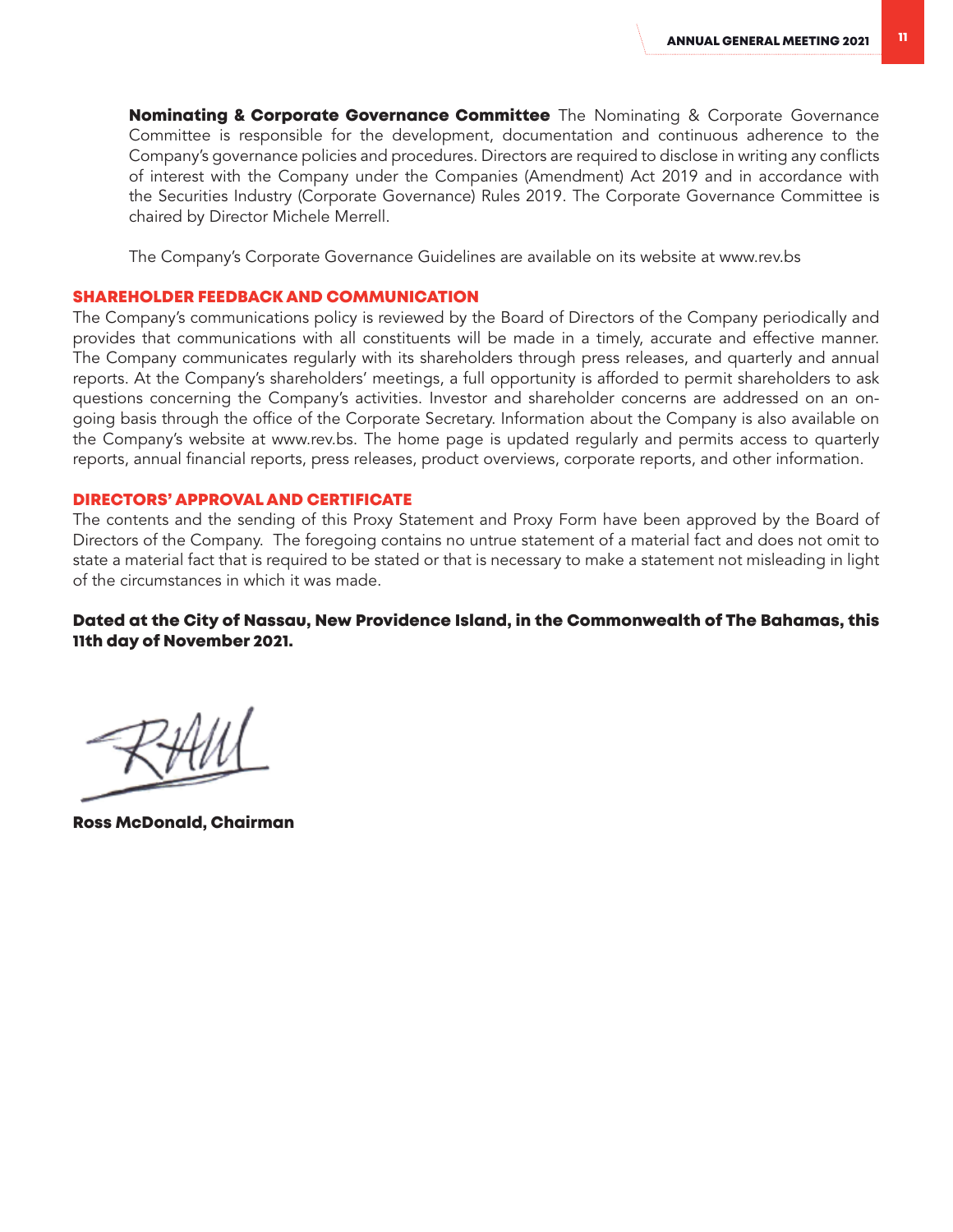

# Minutes of the 2019 – 2020 Annual General Meeting of the Shareholders HELD ON WEDNESDAY, DECEMBER 9TH 2020 AT 6:00 P.M. BY VIRTUAL PLATFORM **|** NASSAU, BAHAMAS

# 1. Call to Order and Introduction

The Annual General Meeting of shareholders of Cable Bahamas Ltd. was called to order at 6:02 p.m. by Mr. Ross McDonald who chaired the meeting. He welcomed the shareholders to the meeting on behalf of the Board of Directors and the management of the Company and noted that for the first time, due to the Covid-19 pandemic, the Annual General Meeting was being held on the Lumi virtual platform.

Mr. McDonald advised the shareholders that he would act as Chairman of the meeting and that Ms. Felicity Johnson would act as Secretary of the meeting.

Mr. McDonald proceeded to introduce the members of the Board of Directors and Officers in attendance, namely:

Mr. Franklyn Butler II Mr. Gary Kain Ms. Michele Merrell Rev. Ranford Patterson Mr. Michael Maura Jr.

and he acknowledged the presence of Ms. Marylee Braynen-Symonette, who had been nominated to be elected as a Board Director.

The Officers present were: Mr. Franklyn Butler, President & CEO, Mr. John Gomez, Group Chief Operations Officer; also attending Mrs. Beverly Saunders, Vice President of Human Resources; Ms. Felicity L. Johnson, General Counsel; Mr. Chris Annesley, Vice President, Engineering & Planning; Mr. David Burrows, Vice President, Media; Mr. Johnny Ingle, Director, Rev Residential; Mr. Stephen Curran, Chief Technology Officer; Mrs. Allison Levarity, Senior Director, Customer Experience and Mrs. Charnette Thompson, Vice President, B2B. The Officers present from the Aliv Offices were: Mr. Damian Blackburn, Chief Executive Officer; Mr. Barry Williams, Chief Financial Officer; Mrs. Gravette Brown, Chief Aliv Commercial Officer; also present were Mrs. Patrice Thompson, General Manager; Mr. Dwayne Davis, Chief Aliv Information Officer.

# 2. Appointment of Scrutineer

The Chairman appointed Mr. Alson Ferguson of Bahamas Central Securities Depositary Limited, the share registrar and transfer agents to act as scrutineer of the meeting.

# 3. Tabling Notice of Meeting

The Chairman requested Ms. Felicity Johnson as the Secretary of the meeting to table proof of service of the Notice calling the meeting and the Proxy Statement and Form. The Secretary of the meeting duly complied by tabling the certificate of the Company's registrar transfer agent, as to the date of the due mailing of the Notice being the 16th November 2020 together with the supporting documents aforesaid. The Chairman requested that those items be kept by the Secretary as part of the record of the meeting.

# 4. Quorum

The Chairman advised that he had been informed by the meeting Scrutineer that a quorum was present and that the scrutineer's report would be made during the course of the meeting. He then proceeded with the business of the meeting.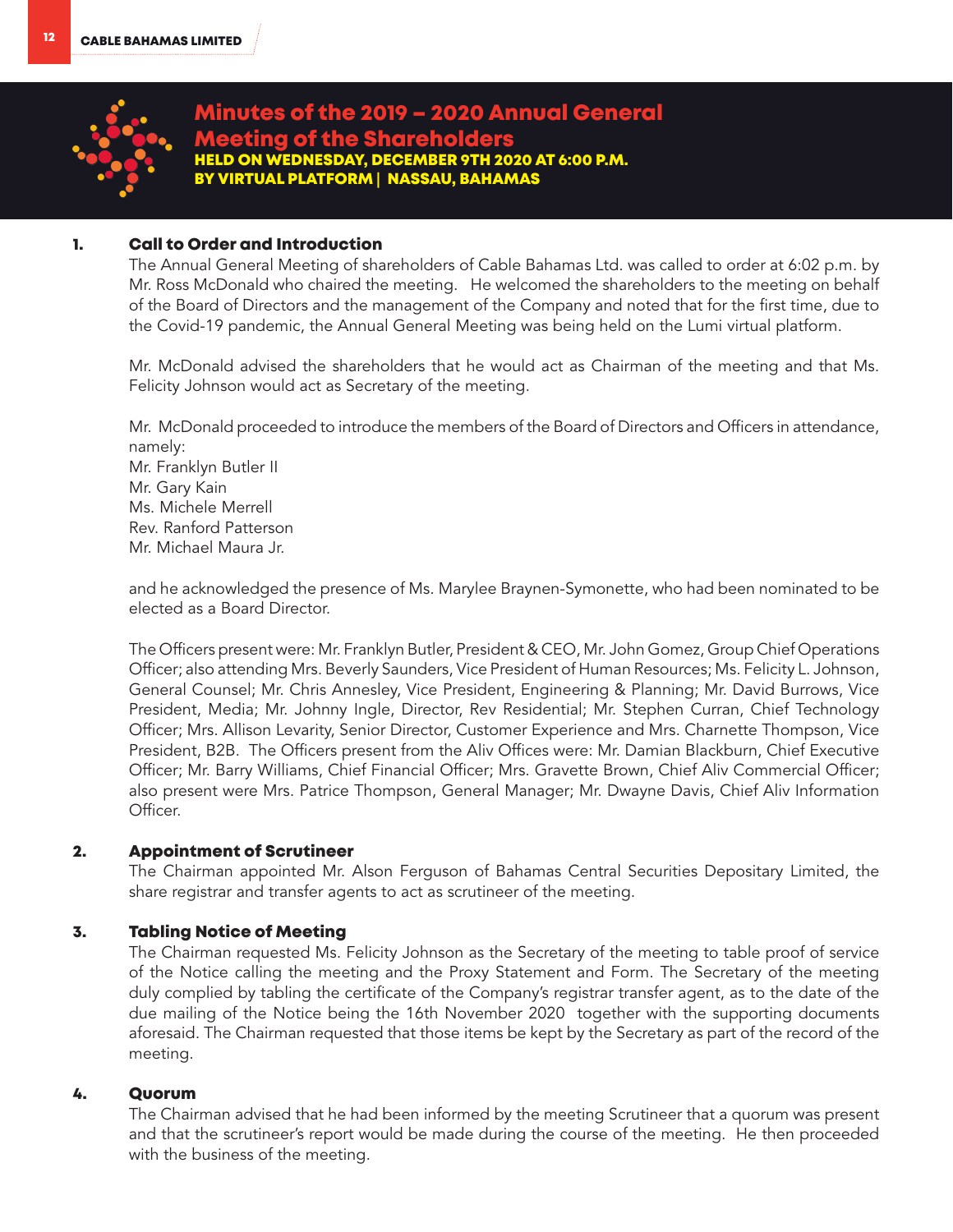# 5. Declaration of Regular Constitution of the Meeting

The Chairman declared that, as the Notice of the meeting had been duly provided and a quorum of the shareholders was present, the meeting was regularly called and properly constituted for the transaction of business and therefore able to proceed to the business of the meeting.

### 6. Procedure

The Chairman advised that the business of the meeting would proceed as indicated on the Notice to all shareholders. The Chairman said that if any ordinary shareholder wished to ask questions during the meeting they could do so by following the process outlined in the instructions to use the Lumi platform and as promptly by the moderator and he requested that they first identified themselves for the record.

### 7. Report of the President and Chief Executive Officer

The Chairman informed the meeting that the progress report on the Company would be delivered immediately following the formal adjournment of the Annual General Meeting by the CEO Franklyn Butler.

#### 8. Minutes of the last meeting of Shareholders

The Chairman advised that the minutes of the previous Annual General Meeting held on the 13th November 2019 were available for inspection at the meeting and had been circulated to all shareholders. He then advised that he was prepared to receive a motion that the reading of those minutes be dispensed with and that those minutes be adopted.

A motion was made by Mr. David Burrows and seconded by Mr. Michael Fernander that the reading of the minutes be dispensed with and that the minutes be adopted. There being no dissention the motion was carried unanimously.

#### 9. Chairman's Report

The Chairman then tabled his report and advised that it was included in the Company's 2019-2020 Annual Report ("Report") and that it was available for inspection. He then advised that he was prepared to receive a resolution that the reading of the Report be dispensed with and that the Report be adopted.

A motion was made by Mr. David Burrows and seconded by Mr. Andrew Howson that reading be dispensed with and the Report adopted.

There being no discussion the motion was put to a vote and carried unanimously.

#### 10. Scrutineer's Report

The Chairman informed the meeting that the scrutineer's report was ready and asked Mr. Alson Ferguson to present it. Mr. Alson Ferguson advised that the total shares represented at the meeting in person or by proxy were 30,136,735 shares representing 68.67% of the issued shares of the Company and he confirmed that there was therefore a quorum and that the meeting was duly constituted.

### 11. Consideration of Financial Statements

The Chairman advised that a copy of the Financial Statements for the financial year ended 30th June 2020, though not a part of the mailing to shareholders had been made available on the Company's website. He further advised that the financial statements comprised the Consolidated Statement of Financial Position for the 12-month period ended at 30th June 2020, the Consolidated Statement of Comprehensive Income, the Consolidated Statement of Changes in Equity, the Consolidated Statement of Cash Flows for the year ended 30th June 2020; and the notes to the Consolidated Financial Statements.

#### 12. Report of Auditors

The Chairman noted that Mr. Prince Rahming of PricewaterhouseCoopers was available to answer any questions regarding the financial statements or auditors' report. Shareholders were asked if they had any questions or comments concerning them. There were no questions or comments offered.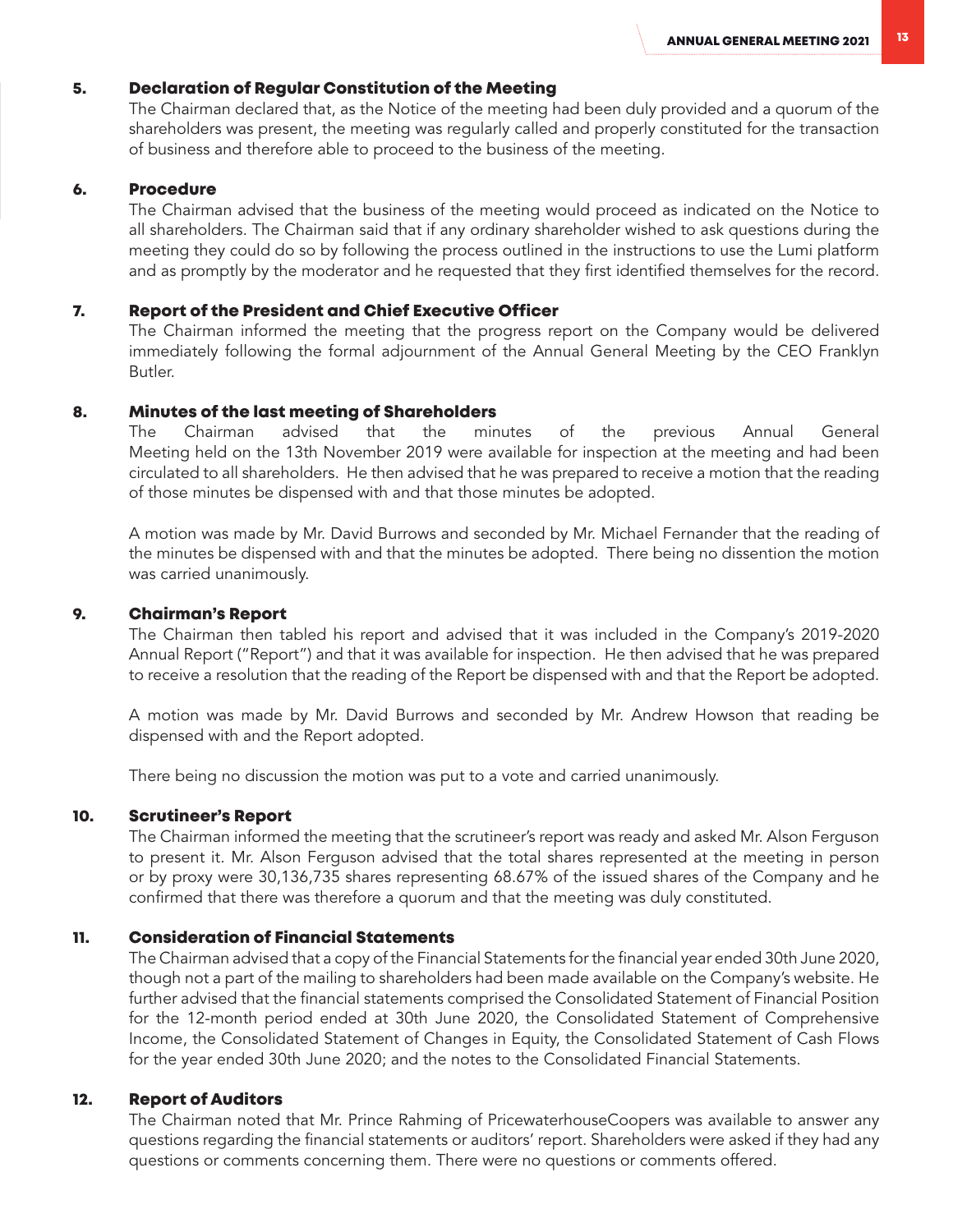The Chairman then requested a motion for the acceptance and approval of the financial statements as tabled. A motion was duly moved by Mr. David Burrows and seconded by Mr. Michael Fernander and was unanimously carried approving the financial statements.

# 13. Election of Directors

The Chairman then proceeded with the election of Directors. He informed the meeting that he would entertain a motion from the Secretary to propose all of the current Directors for re-election. He informed the meeting that the Directors whose terms would expire at the end of the meeting and were proposed for reelection were:

- 1) Gary Kain
- 2) Ross McDonald
- 3) Michele Merrell
- 4) Franklyn Butler
- 5) Rev. Ranford Patterson
- 6) Mr. Michael Maura Jr.

And that the new Director proposed for election was Ms. Marylee Braynen-Symonette.

A motion was moved by the Secretary and seconded by Mr. Michael Fernander that Mr. Gary Kain, Mr. Franklyn Butler, Ms. Michele Merrell, Mr. Ross McDonald, Rev. Ranford Patterson, Mr. Michael Maura Jr. and Ms. Marylee Braynen-Symonette be nominated to serve as Directors of the Company.

A motion was made by Mr. David Burrows and seconded by Mr. Andrew Howson that nominations be closed. The motion was duly carried.

The motion was moved and carried to elect as Directors the seven (7) persons named by the Secretary to hold office for a further term or until the next annual general meeting. The motion was duly carried.

### 14. Remuneration of Directors

The Chairman confirmed that as of the Third Quarter 2019-2020 the remuneration of the Chairman, Committee Chairs and other Directors were reduced as agreed at the last AGM. The new remuneration amounts were confirmed to be Chairman \$60,000.00; Vice Chairman \$45,000.00; Audit Committee Chairman \$35,000.00 and all other Committee Chairmen \$30,000.00 and all other board members \$25,000.00.

A motion was made by Mr. Andrew Howson and seconded by Mr. David Burrows to approve the current levels of remuneration. The motion was duly carried.

# 15. Dividends

The Chairman advised the meeting that no dividends had been paid to ordinary shareholders during fiscal 2019 -2020 and that the Company would be assessing the appropriate time to begin paying dividends during the present year.

# 16. Ratification of Acts, Proceedings and Transactions of Directors and Officers

The Chairman requested a motion to ratify, approve, sanction and confirm all acts transactions and proceedings of directors and officers of the company from the previous fiscal year end 30 June 2019 to the fiscal year ended June 30, 2020. The Chairman confirmed that the Company shall indemnify and defend the Directors and Officers against any claims, actions and proceedings that may be brought against them as a result of any act performed or omitted to be done by any of them, acting in their respective capacities as Directors and Officers of the Company except in the case of any bad faith, intentional misconduct or other cause for which indemnity was precluded by law, as may be determined by the court. The motion was duly made by Mr. David Burrows and seconded by Mr. Michael Fernander. The motion was put to a vote and was carried.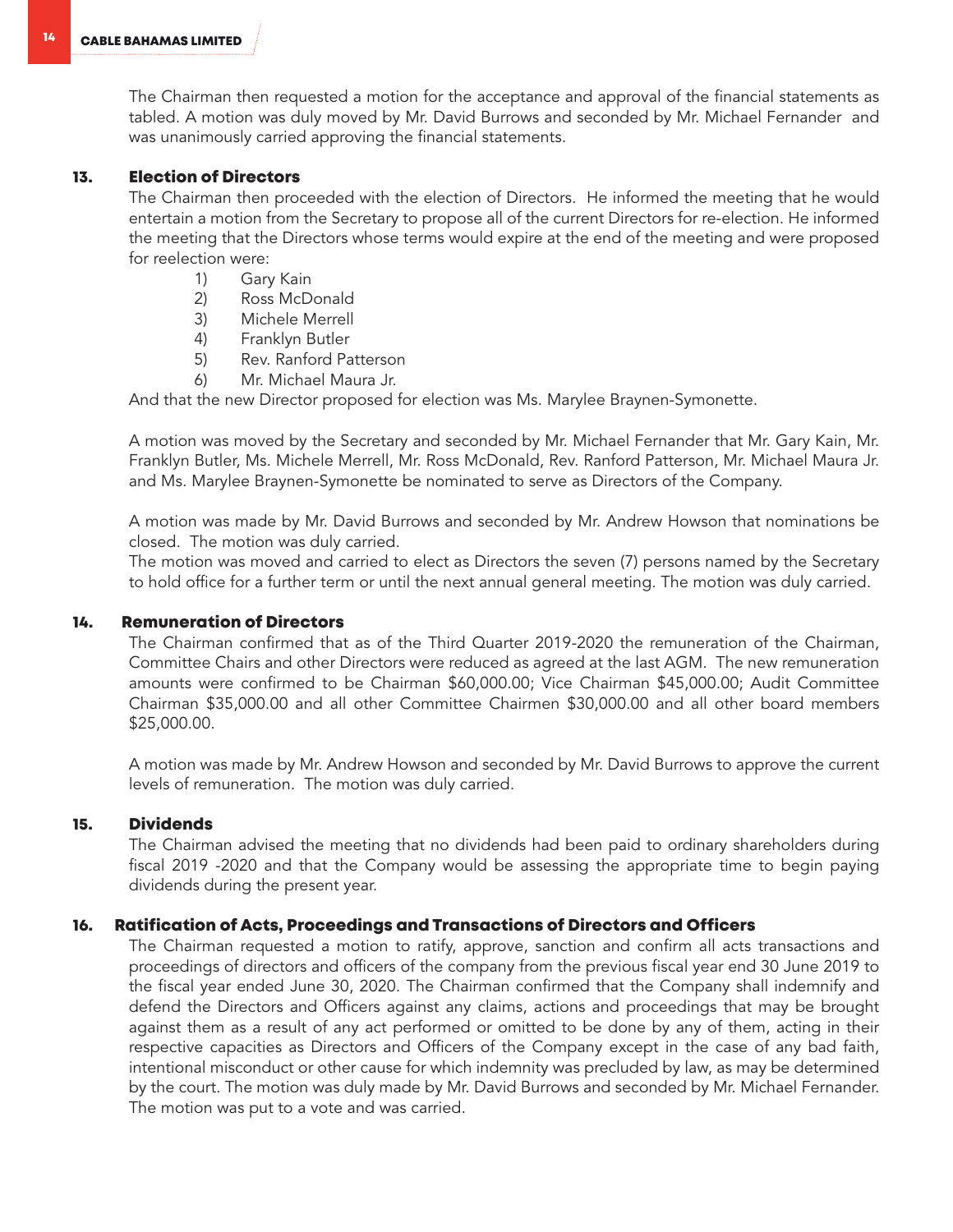# 17. Appointment of Auditors

The Chairman invited a motion for the reappointment of PricewaterhouseCoopers as auditors for the Company's Group to be appointed until the next AGM and that the Directors of the Company be authorized to fix their remuneration.

A motion was duly made by Mr. Andrew Howson and seconded by Mr. David Burrows that PricewaterhouseCoopers would be reappointed as auditors to hold office until the next annual general meeting of the shareholders or until a successor be appointed and that the

Directors be authorized to fix their remuneration. The motion was put to a vote and carried.

#### 18. Amendments to the Articles and Memorandum of Association

The Chairman referred to the proposed amendments to the Company's Amended and Restated Articles of Association.

He noted that the Company had been able to hold the AGM virtually via the Lumi Platform due to a Court Order granting permission as there was no such provision in the Articles. He said that as a result Directors deemed it prudent to amend the Articles of the Company to allow future AGMs to be held virtually if necessary or desired. The new proposed Amended and Restated Articles were placed on the Company's website for more detailed review. The Chairman noted that amendments were made under Article 1 to add definitions for an electronic general meeting and an electronic platform and at Article 49 and 50 under Notices of General Meetings. The existing Articles49 and 50 have been deleted and replaced with new Articles to include notices for electronic meetings.

The Chairman explained that new Articles 53A and 53B under Proceedings of General meetings address the responsibility of members to attend a general meeting by electronic means and to vote at such meetings and authorizes the Chairman to make arrangements to ensure security measures for electronic communications and the identification of individual members attending electronic meetings are carried out.

The existing Amended and Restated Articles were to be further amended by deleting Schedules 2,4,5 and 6 which related to United States Dollar Preference Shares Series 8, 10 and 12 respectively which were redeemed effective 30th June 2020 and Series 11 upon which early redemption notice was served. The Chairman then requested a motion for the acceptance and approval of the amendments to the Amended and Restated Articles of Association.

A motion was duly moved by Mr. David Burrows and seconded by Mr. Michael Fernander and was unanimously carried.

#### 19. Other Business

The Chairman inquired as to whether there was any other business.

#### 20. Termination

There being no further business from the floor, a motion was duly moved by Mr. David Burrows and seconded by Andrew Howson that the meeting be terminated. The motion was carried and the Chairman declared the meeting adjourned at 7:20 p.m. and invited Shareholders to stay on for a presentation on the Company's 2019-2020 results of operation by the CEO.

 $\overline{\phantom{a}}$  ,  $\overline{\phantom{a}}$  ,  $\overline{\phantom{a}}$  ,  $\overline{\phantom{a}}$  ,  $\overline{\phantom{a}}$  ,  $\overline{\phantom{a}}$  ,  $\overline{\phantom{a}}$  ,  $\overline{\phantom{a}}$  ,  $\overline{\phantom{a}}$  ,  $\overline{\phantom{a}}$  ,  $\overline{\phantom{a}}$  ,  $\overline{\phantom{a}}$  ,  $\overline{\phantom{a}}$  ,  $\overline{\phantom{a}}$  ,  $\overline{\phantom{a}}$  ,  $\overline{\phantom{a}}$ 

Kelmay 1. Col

Ross McDonald Felicity L. Johnson Chairman Corporate Secretary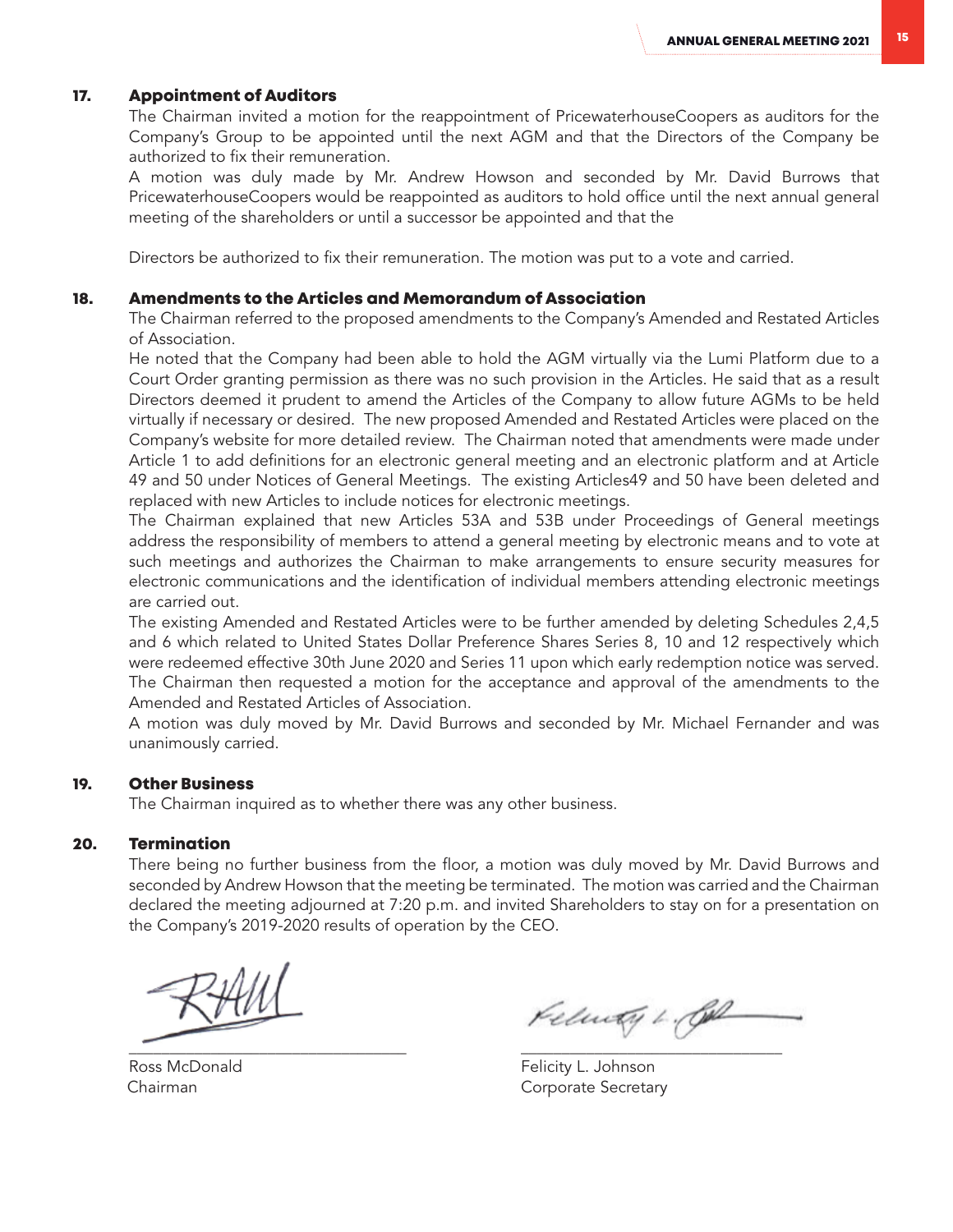# NOTES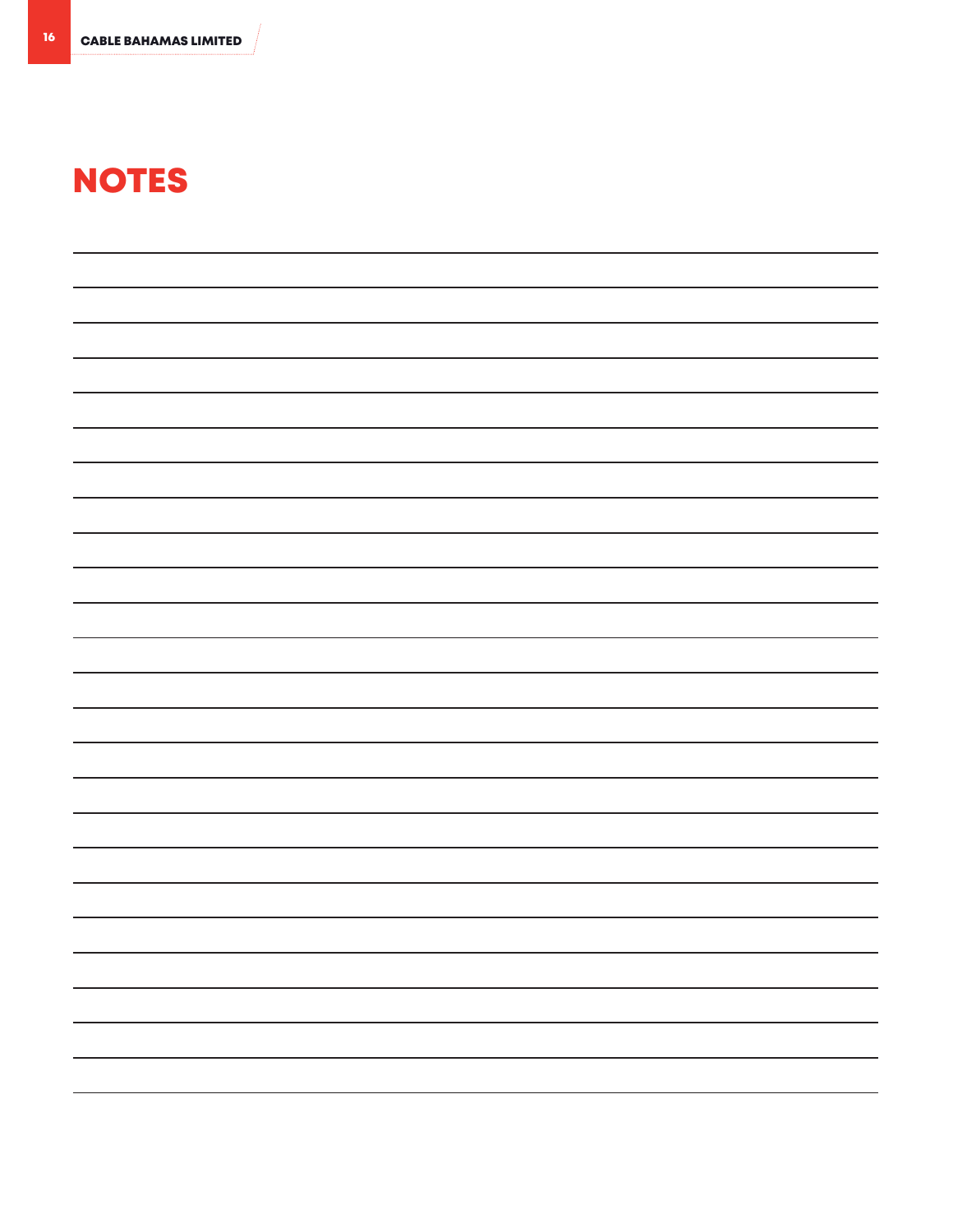# NOTES